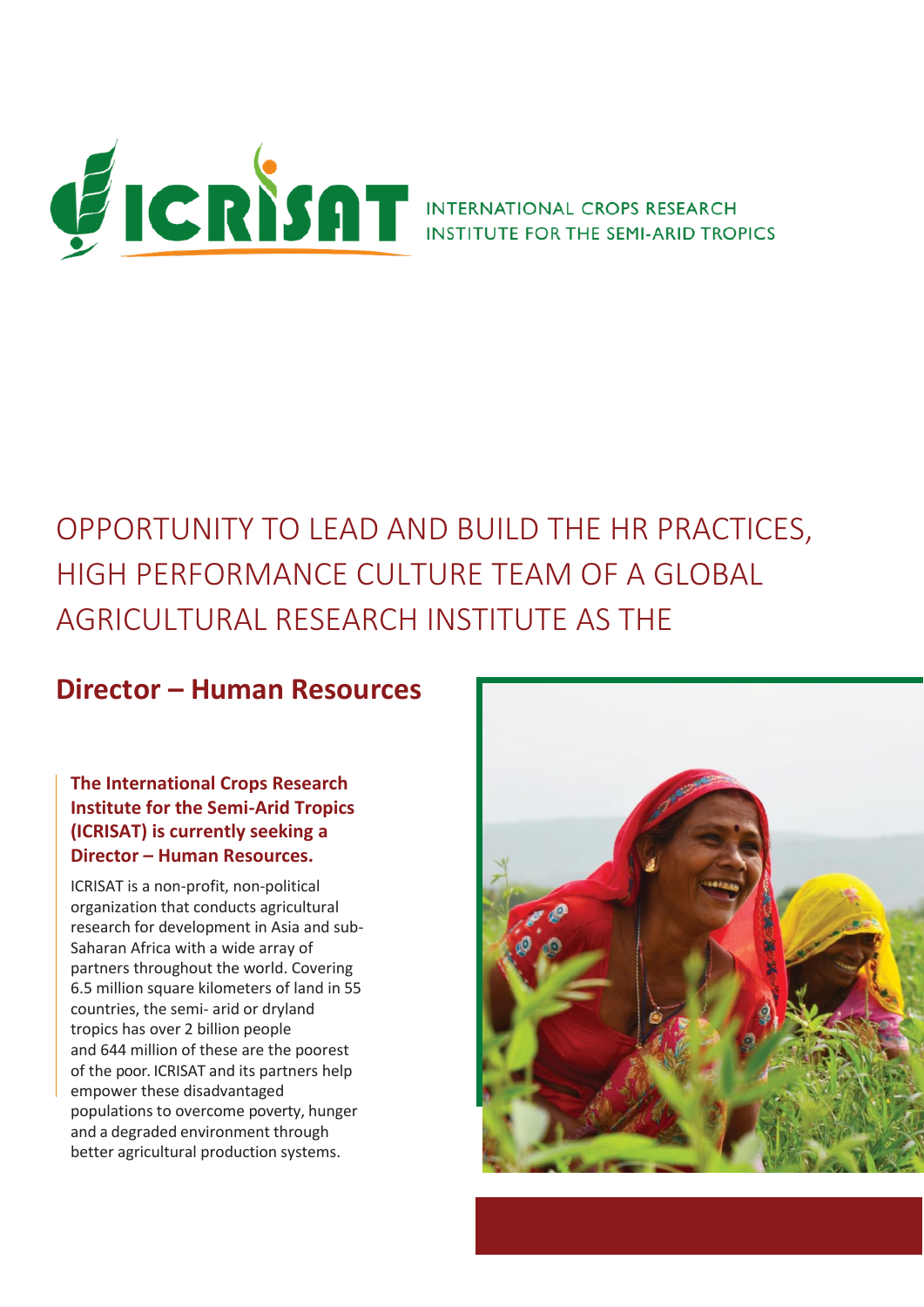ICRISAT is headquartered at Patancheru near Hyderabad, India, with two regional hubs and eight country offices in sub-Saharan Africa.

ICRISAT conducts research on its mandate crops of chickpea, pigeonpea, groundnut, sorghum, pearl millet and finger millet in the arid and semi-arid tropics. The Institute focuses its work on the drylands and in protecting the environment. Tropical dryland areas are usually seen as resource-poor and perennially beset by shocks such as drought, thereby trapping dryland communities in poverty and hunger and making them dependent on external aid.

ICRISAT envisions **a prosperous, food-secure and resilient dryland tropics**. Its mission is to reduce poverty, hunger, malnutrition and environmental degradation in the dryland tropics, through partnership-based international agricultural research-for-development.

## **Position overview:**

ICRISAT has a compelling mission to fight poverty and improve the lives of people living in the semi-arid regions around the world. The semi-arid tropics are harsh environments with some of the highest levels of poverty and malnutrition, impacted strongly by climate change and battling water shortages and environmental degradation. The UN Sustainable Development Goals (SDGs) cannot be met unless we are persistent in escalating efforts towards finding solutions in these most challenged landscapes.

This is an exceptional opportunity to become a part of a modern and innovative agricultural research organization. ICRISAT has embarked on a series of changes to assure a flexible, results oriented, nimble, and impactful institution. The Human Resources team has a key role in assuring a fair, equitable and supportive workforce environment. ICRISAT has a 50 year history upon which to build, while ensuring that modern human resources tools are applied to support a diverse workforce.

The **Director – Human Resources** will lead a dedicated team of focused Human Resources personnel and will be based at ICRISAT's headquarters in Patancheru, near Hyderabad, Telangana State, India. The position will report to the Director General. This position will be hired through a Globally Competitive Recruitment process on a contract for a period of three years with an attractive compensation and benefits package payable in US dollars. The suitable candidate will need to be able to act fast, engage professionally and build relationships across multiple cultures, besides working closely with the Institute's Leadership Team and Scientists across all our locations in Asia and Africa. The successful candidate will be an exceptional leader who is a passionate, dynamic, and collaborative individual and is highly motivated to achieve excellence.

### **Primary Responsibilities:**

- Lead HR practices to provide an employee-oriented, high performance culture that emphasizes empowerment, quality, productivity and standards, goal attainment, and the recruitment and ongoing development of a superior workforce.
- $\Box$  Provide strategic direction and leadership on the development and implementation of appropriate HR policies across the organization to foster inclusion, equality and diversity.
- Assess current and future policy requirements to support strategic objectives of the organization.
- Monitor changes in employment legislation
- Provide direction on staff engagement so that ICRISAT can attract and retain top talent and rank high as a preferred place to work.
- 回 Develop and implement a HR strategy to support building an agile and forward-looking organization.
- 回 Develop and oversee performance management processes to support a high-performing culture at an individual and organizational level.
- 回 Develop and implement an effective reward and recognition strategy to support the strategic objectives of the organization and to motivate staff.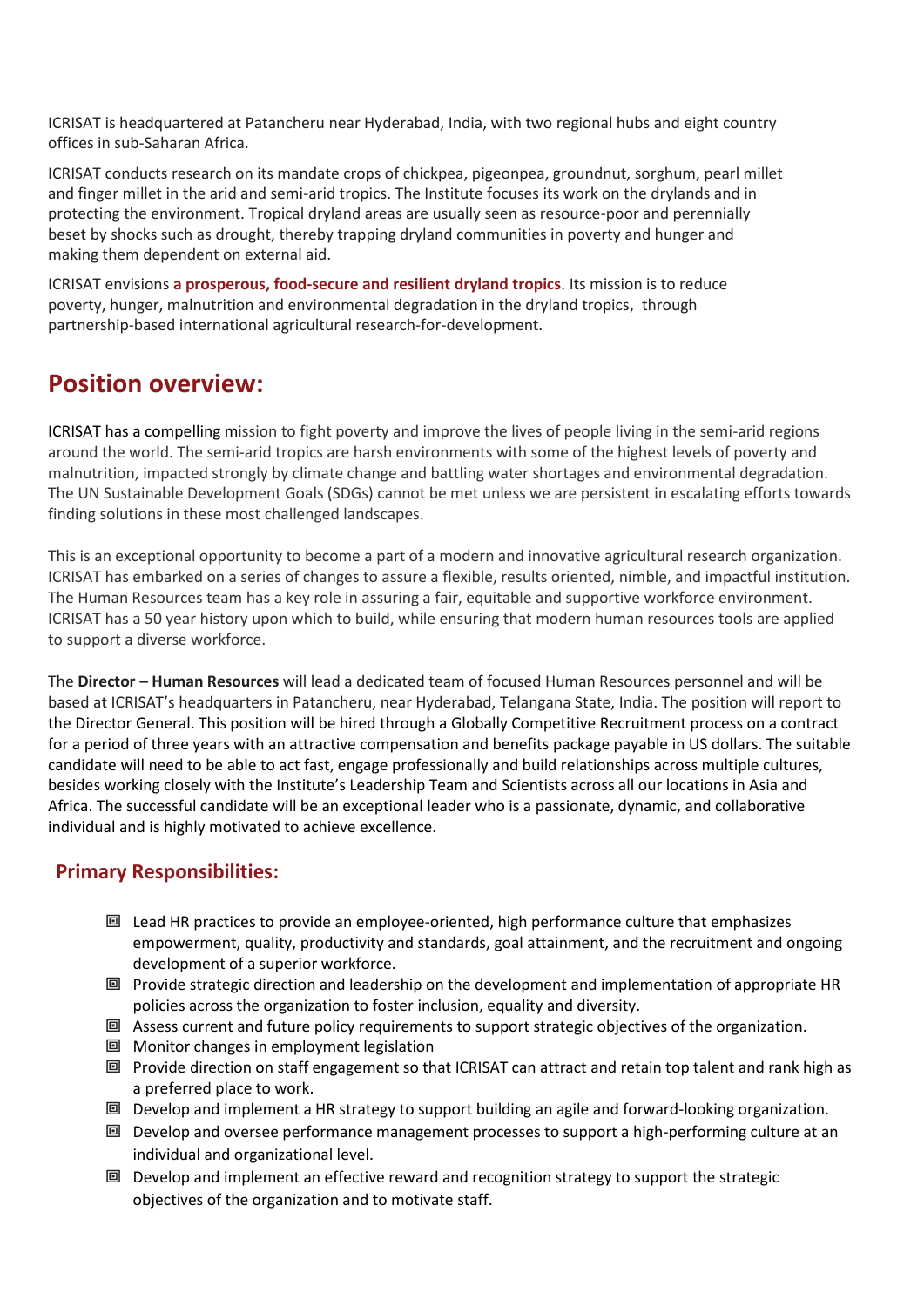- Oversee implementation of human resources management at all ICRISAT locations to ensure that the design and application of the approved personnel policies are consistent with the needs and expectations of staff, as well as the local values, practices and regulations.
- Advise and guide Regional Directors, Country Heads and other Unit Heads on complex and sensitive organizational and people issues to enable senior management to take appropriate action.
- 回 Negotiate and manage the terms of outsourced HR services to ensure value for money and appropriate service standards are maintained.
- Manage the HR team to deliver quality and customer-focused services.
- 回 Develop effective working relationships with the Staff Council and other staff representatives to ensure harmonious employee relations.
- $\square$  Serve on the Leadership Team and other committees as may be necessary.

#### **Candidate profile:**

#### **Qualifications and Experience**

The ideal candidate will have most, if not all, of the following skills, knowledge, experience, and personal characteristics:

- Advanced Degree in Human Resources Management or related field
- Work experience of at least 15 years in HR of which 6 years should be at a senior management level and the most recent role should be at a strategic level with a global span.
- 回 Proven capability to manage HR operations in a large multi-cultural, multi-location organization, including all aspects of management: managing budgets and staff, building and managing partnerships, and leading a diverse team.
- Experience in developing and enacting policy where multiple stakeholders, including internal and external parties, are involved in achieving outcomes.
- **回** Experience in addressing governance, institutional and staffing aspects of an organization.
- 回 Experience in designing and leading successful change management programs.
- **回** Proactive and achievement oriented.
- 回 Demonstrated leadership abilities and strong interpersonal skills.
- 回 Demonstrated expertise in written and oral communications in English.

#### **Good to have**

- 回 Experience in managing HR functions in research and/or agricultural organizations and also across multiple locations
- Knowledge of other international languages, especially French, will be an advantage.
- 回 Prior experience of living and working internationally preferred
- 回 Demonstrated championing of the critical areas of gender, youth, nutrition, knowledge sharing and innovation.

#### **Assignment Location:**

The position will be based at ICRISAT's headquarters in Patancheru, near Hyderabad, Telangana State, India. Hyderabad is the largest city and capital of the Telangana State. It is India's fourth largest city; and is a fascinating combination of the ancient and the modern India.

Hyderabad has developed into one of the major hubs for the information technology industry in India. In addition to the IT industry, various biotechnology and pharmaceutics companies have set up their operations in Hyderabad